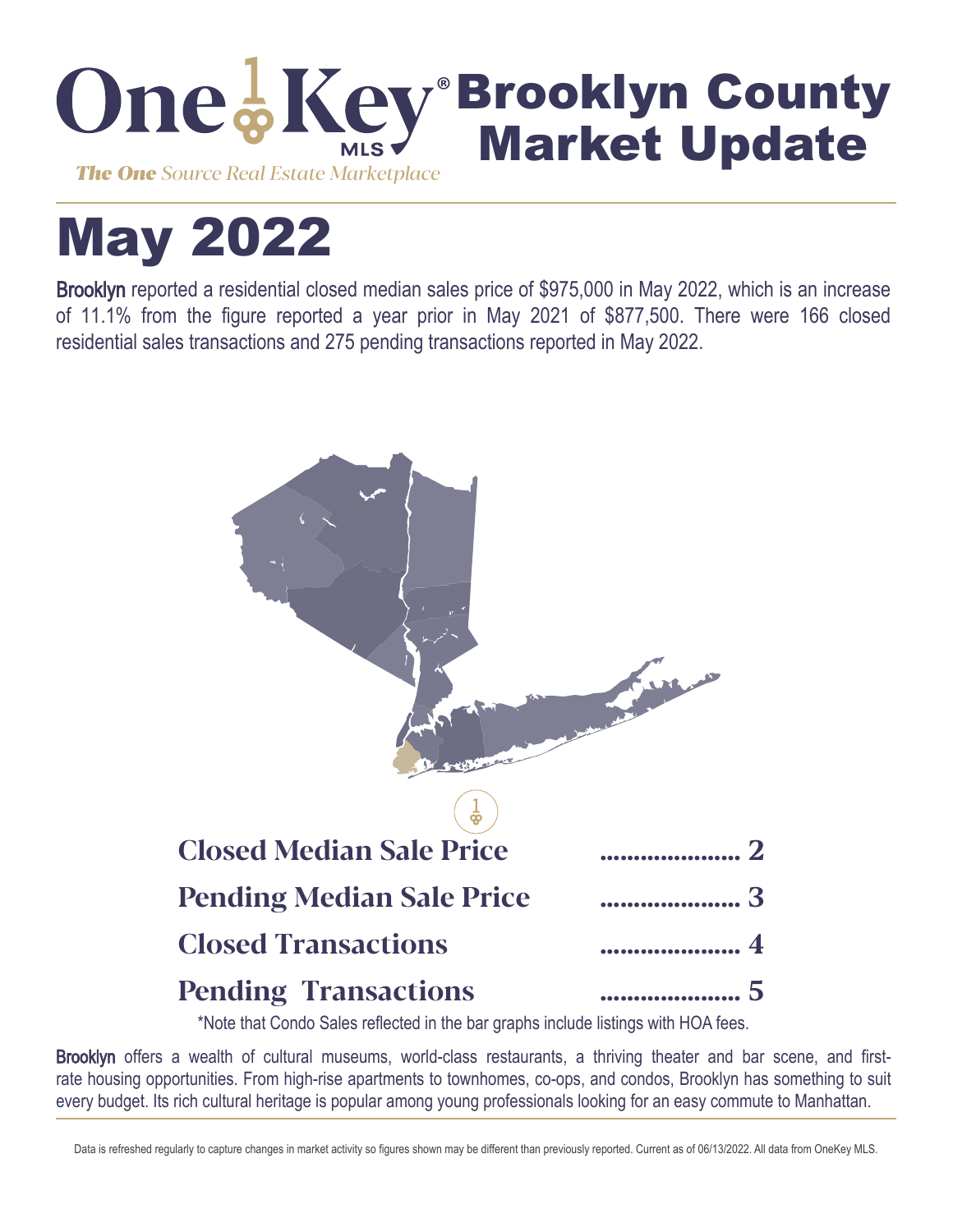

## Real Estate Market Report

### **Sold Property Median Price for:**

#### **Location: Kings/Brooklyn (County)**



| Residential, Condo, Co-op Properties |  |  |  |
|--------------------------------------|--|--|--|
|--------------------------------------|--|--|--|

| Month           | Current<br>Year | Prior<br>Year | %<br>Change |
|-----------------|-----------------|---------------|-------------|
| May-2022        | \$975,000       | \$877,500     | 11.1        |
| Apr-2022        | \$899,500       | \$830,000     | 8.4         |
| Mar-2022        | \$888,500       | \$791,500     | 12.3        |
| Feb-2022        | \$955,000       | \$730,000     | 30.8        |
| Jan-2022        | \$935,000       | \$769,000     | 21.6        |
| Dec-2021        | \$947,000       | \$734,000     | 29.0        |
| <b>Nov-2021</b> | \$975,000       | \$729,000     | 33.7        |
| Oct-2021        | \$885,000       | \$740,000     | 19.6        |
| Sep-2021        | \$900,000       | \$775,000     | 16.1        |
| Aug-2021        | \$930,000       | \$649,500     | 43.2        |
| <b>Jul-2021</b> | \$875,000       | \$750,000     | 16.7        |
| Jun-2021        | \$800,000       | \$768,000     | 4.2         |

**Sold Property Median Price for:** Location: Kings/Brooklyn (County) (Last 24 Months - Residential, Condo, Co-op Properties)



Note: Information displayed in the data table is compiled by OneKey® MLS and represents a combined total of Residential, Condo, Co-op Properties sales for the selected time frame. Only available<br>data will be displayed. Pl

06/13/2022 09:50 AM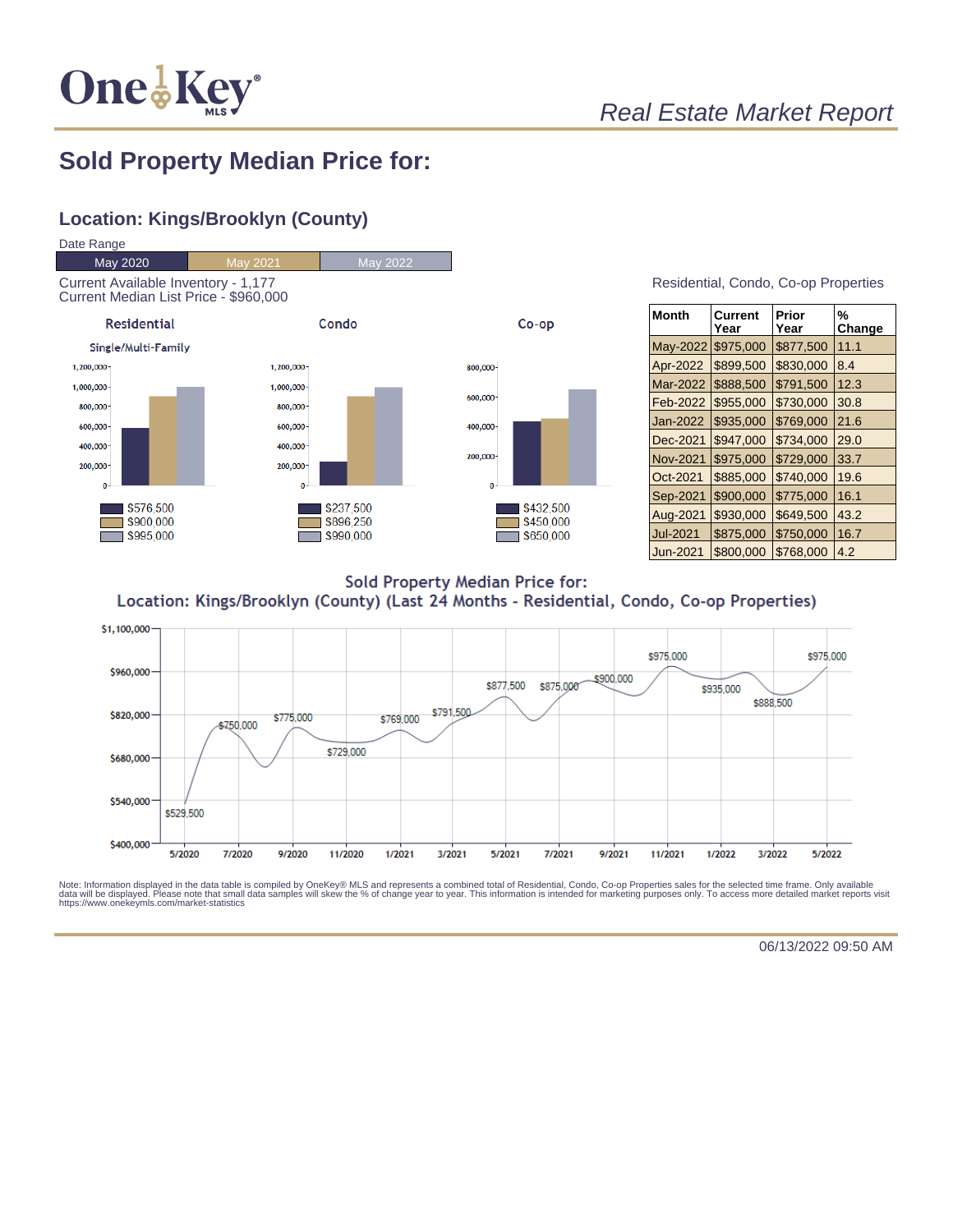

## **Pending Sales Median Price for:**

#### **Location: Kings/Brooklyn (County)**



| <b>Month</b>    | Current<br>Year | Prior<br>Year | %<br>Change |
|-----------------|-----------------|---------------|-------------|
| May-2022        | \$987,500       | \$820,000     | 20.4        |
| Apr-2022        | \$837,000       | \$850,000     | $-1.5$      |
| Mar-2022        | \$895,000       | \$790,000     | 13.3        |
| Feb-2022        | \$810,000       | \$860,000     | $-5.8$      |
| Jan-2022        | \$805,000       | \$822,500     | $-2.1$      |
| Dec-2021        | \$802,500       | \$755,000     | 6.3         |
| <b>Nov-2021</b> | \$750,000       | \$652,393     | 15.0        |
| Oct-2021        | \$875,000       | \$727,500     | 20.3        |
| Sep-2021        | \$875,000       | \$728,000     | 20.2        |
| Aug-2021        | \$800,000       | \$750,000     | 6.7         |
| Jul-2021        | \$795,000       | \$737,500     | 7.8         |
| <b>Jun-2021</b> | \$770.000       | \$749,500     | 2.7         |

Pending Sales Median Price for: Location: Kings/Brooklyn (County) (Last 24 Months - Residential, Condo, Co-op Properties)



Note: Information displayed in the data table is compiled by OneKey® MLS and represents a combined total of Residential, Condo, Co-op Properties sales for the selected time frame. Only available<br>data will be displayed. Pl

06/13/2022 09:48 AM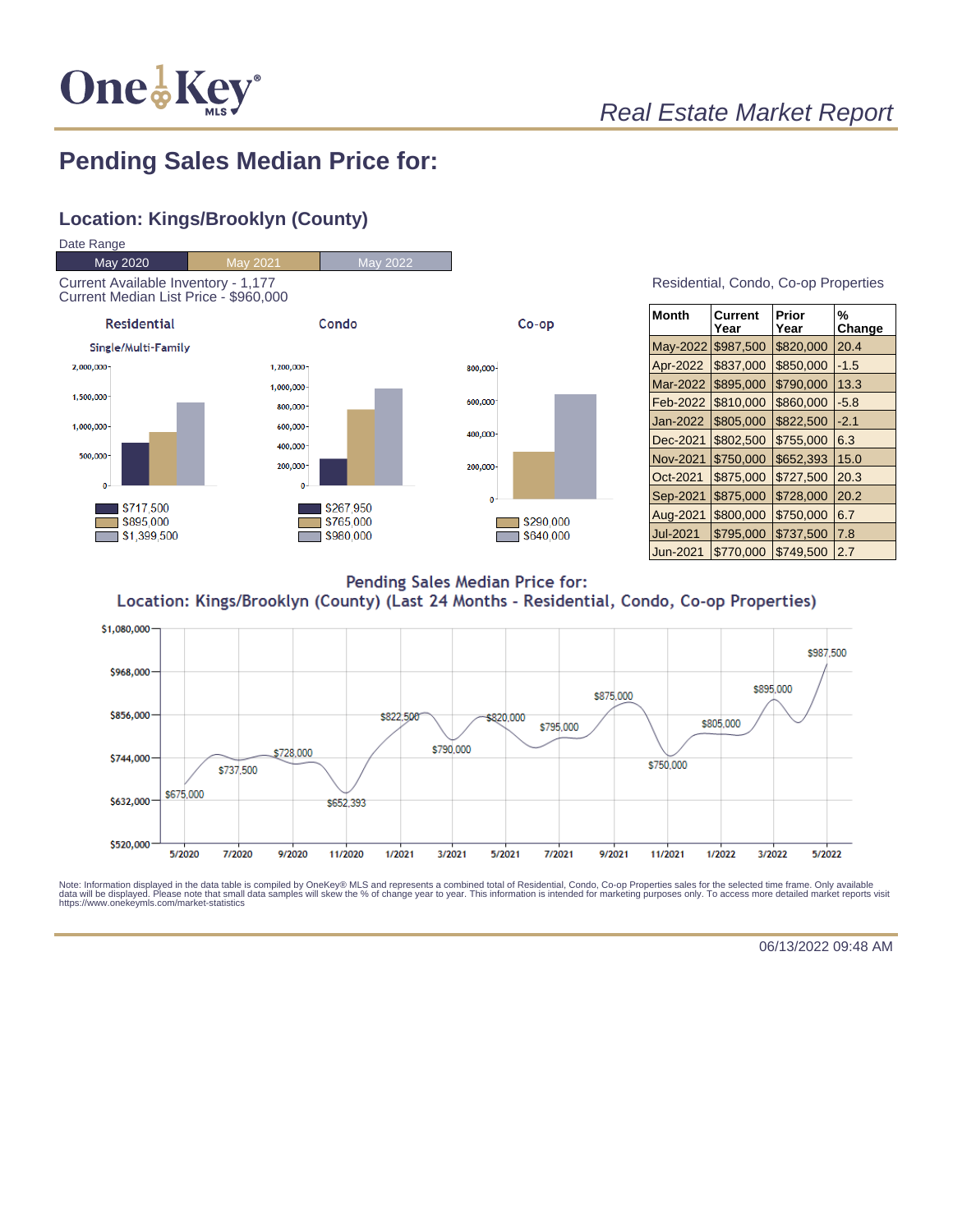

## Real Estate Market Report

## **Sold Property Counts for:**

#### **Location: Kings/Brooklyn (County)**



#### Residential, Condo, Co-op Properties

| <b>Month</b> | Current<br>Year | Prior<br>Year | %<br>Change |
|--------------|-----------------|---------------|-------------|
| May-2022     | 166             | 91            | 82.4        |
| Apr-2022     | 188             | 77            | 144.2       |
| Mar-2022     | 196             | 66            | 197.0       |
| Feb-2022     | 161             | 68            | 136.8       |
| Jan-2022     | 185             | 52            | 255.8       |
| Dec-2021     | 136             | 60            | 126.7       |
| Nov-2021     | 161             | 58            | 177.6       |
| Oct-2021     | 175             | 50            | 250.0       |
| Sep-2021     | 114             | 35            | 225.7       |
| Aug-2021     | 133             | 38            | 250.0       |
| Jul-2021     | 111             | 35            | 217.1       |
| Uun-2021     | 81              | 33            | 145.5       |

**Sold Property Counts for:** Location: Kings/Brooklyn (County) (Last 24 Months - Residential, Condo, Co-op Properties)



Note: Information displayed in the data table is compiled by OneKey® MLS and represents a combined total of Residential, Condo, Co-op Properties sales for the selected time frame. Only available<br>data will be displayed. Pl

06/13/2022 09:49 AM